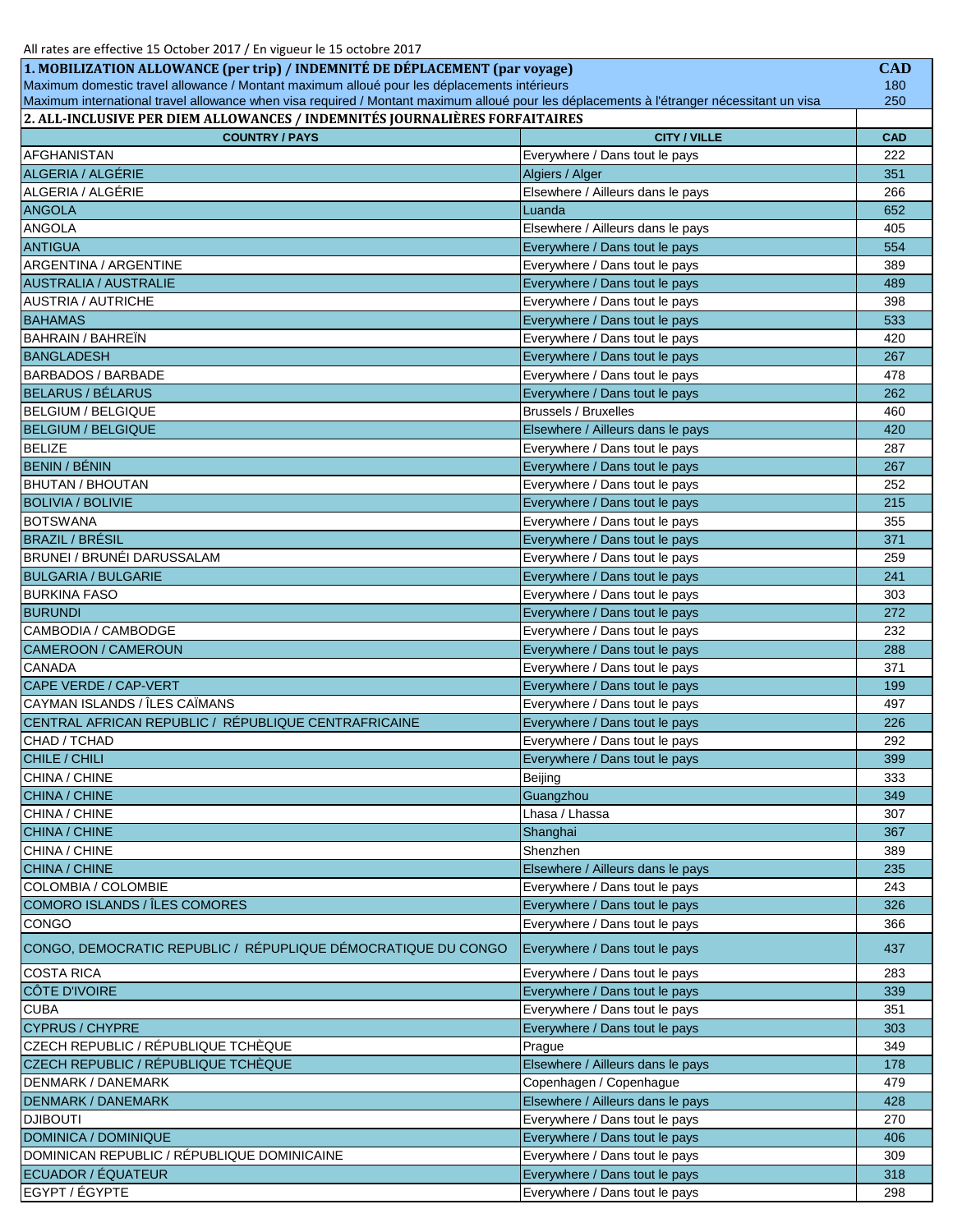| <b>COUNTRY / PAYS</b>                  | <b>CITY / VILLE</b>               | <b>CAD</b> |
|----------------------------------------|-----------------------------------|------------|
| EL SALVADOR / SALVADOR                 | Everywhere / Dans tout le pays    | 293        |
| EQUATORIAL GUINEA / GUINÉE ÉQUATORIALE | Everywhere / Dans tout le pays    | 290        |
| ERITREA / ÉRYTHRÉE                     | Everywhere / Dans tout le pays    | 221        |
| ETHIOPIA / ÉTHIOPIE                    | Everywhere / Dans tout le pays    | 252        |
| <b>FIJI / FIDJI</b>                    | Everywhere / Dans tout le pays    | 365        |
| FINLAND / FINLANDE                     | Helsinki                          | 459        |
| <b>FINLAND / FINLANDE</b>              | Elsewhere / Ailleurs dans le pays | 371        |
| FRANCE                                 | Paris                             | 517        |
| <b>FRANCE</b>                          | Elsewhere / Ailleurs dans le pays | 429        |
| <b>GABON</b>                           | Libreville                        | 426        |
| <b>GABON</b>                           | Elsewhere / Ailleurs dans le pays | 226        |
| <b>GAMBIA / GAMBIE</b>                 | Everywhere / Dans tout le pays    | 226        |
| <b>GERMANY / ALLEMAGNE</b>             | <b>Berlin</b>                     | 431        |
| <b>GERMANY / ALLEMAGNE</b>             | Frankfurt / Francfort             | 385        |
| <b>GERMANY / ALLEMAGNE</b>             | Hamburg / Hambourg                | 478        |
| <b>GERMANY / ALLEMAGNE</b>             | Elsewhere / Ailleurs dans le pays | 344        |
| <b>GHANA</b>                           | Everywhere / Dans tout le pays    | 447        |
| <b>GREECE / GRÈCE</b>                  | Athens / Athènes                  | 432        |
| <b>GREECE / GRÈCE</b>                  | Elsewhere / Ailleurs dans le pays | 305        |
| <b>GRENADA / GRENADE</b>               | Everywhere / Dans tout le pays    | 427        |
| <b>GUATEMALA</b>                       | Everywhere / Dans tout le pays    | 223        |
| GUINEA / GUINÉE                        | Everywhere / Dans tout le pays    | 293        |
| GUINEA-BISSAU / GUINÉE-BISSAU          | Everywhere / Dans tout le pays    | 265        |
| <b>GUYANA</b>                          | Everywhere / Dans tout le pays    | 303        |
| <b>HAITI / HAÏTI</b>                   | Everywhere / Dans tout le pays    | 325        |
| <b>HONDURAS</b>                        | Everywhere / Dans tout le pays    | 233        |
| <b>HONG KONG</b>                       | Everywhere / Dans tout le pays    | 538        |
| HUNGARY / HONGRIE                      | Everywhere / Dans tout le pays    | 390        |
| <b>ICELAND / ISLANDE</b>               | Everywhere / Dans tout le pays    | 508        |
| INDIA / INDE                           | Everywhere / Dans tout le pays    | 368        |
| <b>INDONESIA / INDONÉSIE</b>           | Everywhere / Dans tout le pays    | 328        |
| <b>IRAN</b>                            | Everywhere / Dans tout le pays    | 312        |
| <b>IRAQ</b>                            | Baghdad / Bagdad                  | 384        |
| <b>IRAQ</b>                            | Elsewhere / Ailleurs dans le pays | 274        |
| <b>IRELAND / IRLANDE</b>               | <b>Dublin</b>                     | 425        |
| <b>IRELAND / IRLANDE</b>               | Elsewhere / Ailleurs dans le pays | 384        |
| <b>ISRAEL / ISRAËL</b>                 | Everywhere / Dans tout le pays    | 532        |
| <b>ITALY / ITALIE</b>                  | Everywhere / Dans tout le pays    | 399        |
| JAMAICA / JAMAÏQUE                     | Everywhere / Dans tout le pays    | 334        |
| JAPAN / JAPON                          | Nagoya                            | 331        |
| <b>JAPAN / JAPON</b>                   | Tokyo                             | 434        |
| JAPAN / JAPON                          | Elsewhere / Ailleurs dans le pays | 291        |
| JORDAN / JORDANIE                      | Everywhere / Dans tout le pays    | 346        |
| <b>KENYA</b>                           | Everywhere / Dans tout le pays    | 368        |
| KOREA (SOUTH) / CORÉE DU SUD           | Everywhere / Dans tout le pays    | 500        |
| KUWAIT / KOWEÏT                        | Everywhere / Dans tout le pays    | 530        |
| <b>LAOS</b>                            | Everywhere / Dans tout le pays    | 255        |
| <b>LEBANON / LIBAN</b>                 | Beirut / Beyrouth                 | 429        |
| <b>LEBANON / LIBAN</b>                 | Elsewhere / Ailleurs dans le pays | 207        |
| <b>LESOTHO</b>                         | Everywhere / Dans tout le pays    | 154        |
| <b>LIBERIA</b>                         | Everywhere / Dans tout le pays    | 360        |
| LIBYA / LIBYE                          | Everywhere / Dans tout le pays    | 350        |
| <b>LUXEMBOURG</b>                      | Everywhere / Dans tout le pays    | 436        |
| <b>MACAO</b>                           | Everywhere / Dans tout le pays    | 386        |
| <b>MADAGASCAR</b>                      | Everywhere / Dans tout le pays    | 246        |
| <b>MALAWI</b>                          | Everywhere / Dans tout le pays    | 205        |
| <b>MALAYSIA / MALAISIE</b>             | Everywhere / Dans tout le pays    | 242        |
| MALI                                   | Everywhere / Dans tout le pays    | 245        |
| <b>MALTA / MALTE</b>                   | Everywhere / Dans tout le pays    | 416        |
| MAURITANIA / MAURITANIE                | Everywhere / Dans tout le pays    | 224        |
| <b>MAURITIUS / MAURICE</b>             | Everywhere / Dans tout le pays    | 298        |
| MEXICO / MEXIQUE                       | Everywhere / Dans tout le pays    | 435        |
| <b>MONACO</b>                          | Everywhere / Dans tout le pays    | 625        |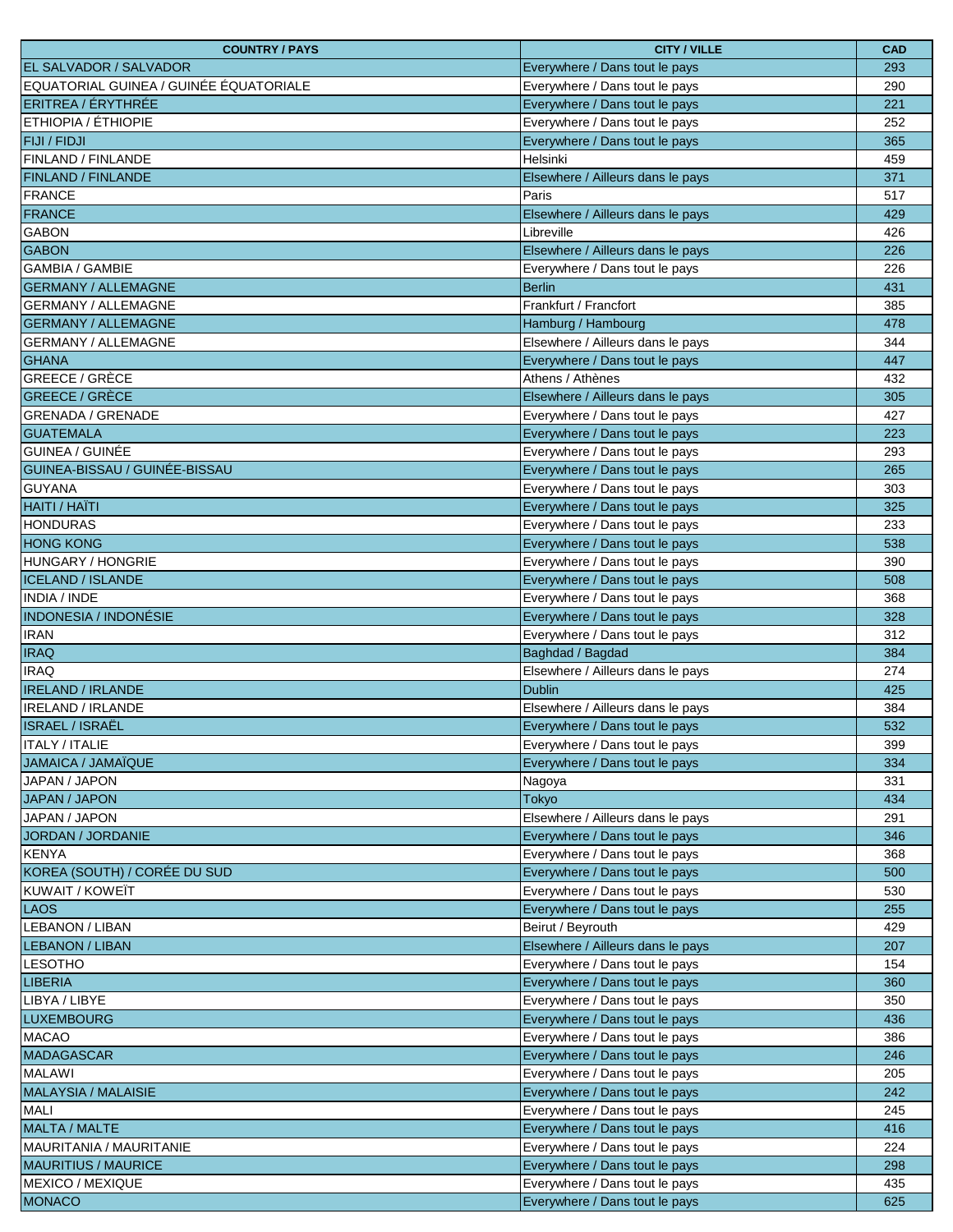| <b>COUNTRY / PAYS</b>                                              | <b>CITY / VILLE</b>                | <b>CAD</b> |
|--------------------------------------------------------------------|------------------------------------|------------|
| IMONGOLIA / MONGOLIE                                               | Everywhere / Dans tout le pays     | 238        |
| <b>MONTSERRAT</b>                                                  | Everywhere / Dans tout le pays     | 332        |
| MOROCCO / MAROC                                                    | Everywhere / Dans tout le pays     | 323        |
| <b>MOZAMBIQUE</b>                                                  | Everywhere / Dans tout le pays     | 311        |
| <b>MYANMAR</b>                                                     | Everywhere / Dans tout le pays     | 265        |
| NAMIBIA / NAMIBIE                                                  | Everywhere / Dans tout le pays     | 242        |
| NEPAL / NÉPAL                                                      | Everywhere / Dans tout le pays     | 269        |
| NETHERLANDS / PAYS-BAS                                             | Amsterdam                          | 449        |
| NETHERLANDS / PAYS-BAS                                             | The Hague / La Haye                | 418        |
| NETHERLANDS / PAYS-BAS                                             | Elsewhere / Ailleurs dans le pays  | 404        |
| lNEW ZEALAND / NOUVELLE-ZÉLANDE                                    | Everywhere / Dans tout le pays     | 435        |
| <b>NICARAGUA</b>                                                   | Everywhere / Dans tout le pays     | 284        |
| <b>NIGER</b>                                                       | Everywhere / Dans tout le pays     | 244        |
| NIGERIA / NIGERIA                                                  | Abuja                              | 181        |
| NIGERIA / NIGERIA                                                  | Lagos                              | 181        |
| <b>NIGERIA / NIGERIA</b>                                           | Elsewhere / Ailleurs dans le pays  | 104        |
| NORWAY / NORVÈGE                                                   | Oslo                               | 414        |
| NORWAY / NORVÈGE                                                   | Elsewhere / Ailleurs dans le pays  | 366        |
| <b>OMAN</b>                                                        | Muscat / Mascate                   | 395        |
| <b>OMAN</b>                                                        | Elsewhere / Ailleurs dans le pays  | 354        |
| PAKISTAN                                                           | Everywhere / Dans tout le pays     | 255        |
| <b>PANAMA</b>                                                      | Everywhere / Dans tout le pays     | 333        |
| PAPUA NEW GUINEA / PAPOUASIE-NOUVELLE-GUINÉE                       | Port Moresby                       | 459        |
| PAPUA NEW GUINEA / PAPOUASIE-NOUVELLE-GUINÉE                       | Elsewhere / Ailleurs dans le pays  | 248        |
| <b>PARAGUAY</b>                                                    | Everywhere / Dans tout le pays     | 241        |
| PERU / PÉROU                                                       | Everywhere / Dans tout le pays     | 372        |
| <b>PHILIPPINES</b>                                                 | Everywhere / Dans tout le pays     | 324        |
| POLAND / POLOGNE                                                   | Everywhere / Dans tout le pays     | 363        |
| PORTUGAL                                                           | Everywhere / Dans tout le pays     | 457        |
| PUERTO RICO / ÉTAT LIBRE DE PORTO RICO                             | Everywhere / Dans tout le pays     | 366        |
| <b>QATAR</b>                                                       | Everywhere / Dans tout le pays     | 590        |
| ROMANIA / ROUMANIE                                                 | Everywhere / Dans tout le pays     | 347        |
| <b>RUSSIA / RUSSIE</b>                                             | Moscow / Moscou                    | 521        |
| <b>RUSSIA / RUSSIE</b>                                             | St. Petersburg / Saint-Pétersbourg | 502        |
| <b>RUSSIA / RUSSIE</b>                                             | Elsewhere / Ailleurs dans le pays  | 252        |
| <b>RWANDA</b>                                                      | Everywhere / Dans tout le pays     | 275        |
| SAINT KITTS AND NEVIS / SAINT-KITTS-ET-NEVIS                       | Everywhere / Dans tout le pays     | 449        |
| <b>SAINT LUCIA / SAINTE-LUCIE</b>                                  | Everywhere / Dans tout le pays     | 575        |
| SAINT VINCENT AND THE GRENADINES / SAINT-VINCENT-ET-LES GRENADINES | Everywhere / Dans tout le pays     | 342        |
| SAO TOME AND PRINCIPE / SAO TOMÉ-ET-PRINCIPE                       | Everywhere / Dans tout le pays     | 235        |
| SAUDI ARABIA / ARABIE SAOUDITE                                     | Jedda / Djedda                     | 318        |
| SAUDI ARABIA / ARABIE SAOUDITE                                     | Riyadh / Riyad                     | 493        |
| SAUDI ARABIA / ARABIE SAOUDITE                                     | Elsewhere / Ailleurs dans le pays  | 405        |
| SENEGAL / SÉNÉGAL                                                  | Everywhere / Dans tout le pays     | 330        |
| SERBIA AND MONTENEGRO / SERBIE-ET-MONTÉNÉGRO                       | Everywhere / Dans tout le pays     | 221        |
| <b>SEYCHELLES</b>                                                  | Everywhere / Dans tout le pays     | 457        |
| <b>SIERRA LEONE</b>                                                | Everywhere / Dans tout le pays     | 316        |
| <b>SINGAPORE / SINGAPOUR</b>                                       | Everywhere / Dans tout le pays     | 419        |
| SLOVAKIA / SLOVAQUIE                                               | Everywhere / Dans tout le pays     | 346        |
| <b>SOMALIA / SOMALIE</b>                                           | Everywhere / Dans tout le pays     | 291        |
| SOUTH AFRICA / AFRIQUE DU SUD                                      | Everywhere / Dans tout le pays     | 362        |
| <b>SOUTH SUDAN / SOUDAN DU SUD</b>                                 | Everywhere / Dans tout le pays     | 257        |
| <b>SPAIN / ESPAGNE</b>                                             | Barcelona / Barcelone              | 388        |
| <b>SPAIN / ESPAGNE</b>                                             | Madrid                             | 397        |
| <b>SPAIN / ESPAGNE</b>                                             | Elsewhere / Ailleurs dans le pays  | 309        |
| <b>SRI LANKA</b>                                                   | Everywhere / Dans tout le pays     | 271        |
| <b>SUDAN / SOUDAN</b>                                              | Everywhere / Dans tout le pays     | 289        |
| <b>SURINAM / SURINAME</b>                                          | Everywhere / Dans tout le pays     | 270        |
| SWAZILAND                                                          | Everywhere / Dans tout le pays     | 198        |
| <b>SWEDEN / SUÈDE</b>                                              | Stockholm                          | 582        |
| SWEDEN / SUÈDE                                                     | Elsewhere / Ailleurs dans le pays  | 445        |
| <b>SWITZERLAND / SUISSE</b>                                        | Geneva / Genève                    | 567        |
| SWITZERLAND / SUISSE                                               | Elsewhere / Ailleurs dans le pays  | 490        |